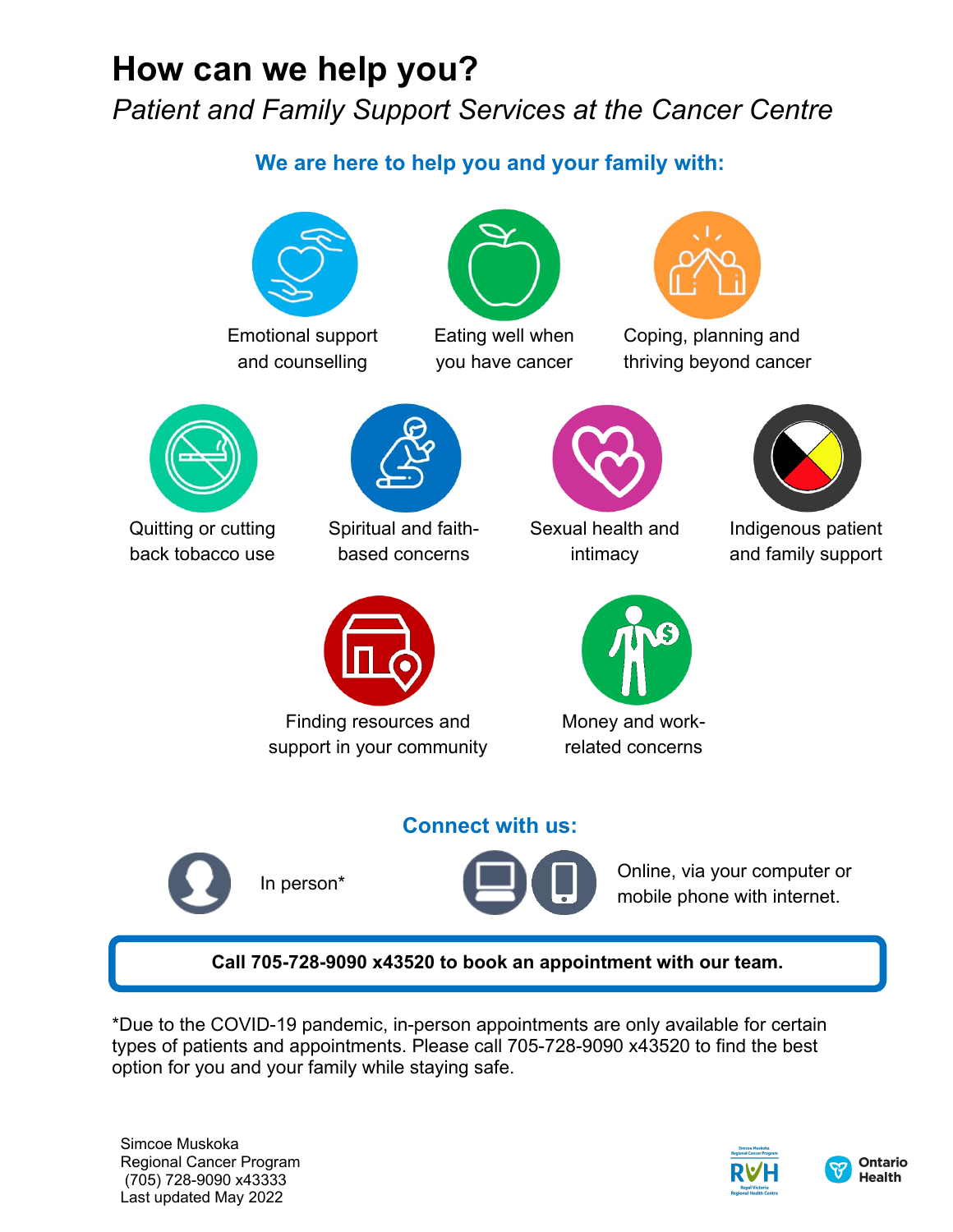#### **We offer:**

- Individual, couple & family counseling
- Support for children. We ask that parents/caregivers meet with a social worker prior to the child's first social work appointment.
- Group programs (see last page)
- Frequency and duration of support are tailored to your needs
- Confidential, professional and respectful support

#### **Meet our team!**

**Dietitians** provide tips on food and nutrition to help you manage your symptoms and feel your best before, during and after your cancer treatment.

**Drug and Special Access Navigators** help patients with access to medications not funded through Cancer Care Ontario.

**Indigenous Patient Navigator** provides culturally and spiritually relevant support for Indigenous patients and their families throughout the cancer journey.

**Lymphedema Clinic Therapist** is a physiotherapist who can help you manage your lymphedema. Lymphedema is the swelling of the soft tissue and is a side effect that can begin during or after cancer treatment. This service needs a referral from a physician of the Simcoe Muskoka Regional Cancer Program.

**Spiritual Care Providers** connects us with the things that matter deeply; that which strengthens us, helps us cope, and gives us hope. You don't have to be religious to benefit from spiritual care.

**Social Workers** provide emotional support, counselling and information on community and financial resources.

**Tobacco Support Coach** helps cancer patients to cut back or quit their tobacco use, which has many health benefits and help your cancer treatments work better.



#### **Looking for resources and support closer to home?**

Try the Canadian Cancer Society's Community Services Locator. The Locator is a directory that helps cancer patients and their caregivers find the services and support they need in their community. Phone: 1-888-939-9333.<https://csl.cancer.ca/en>